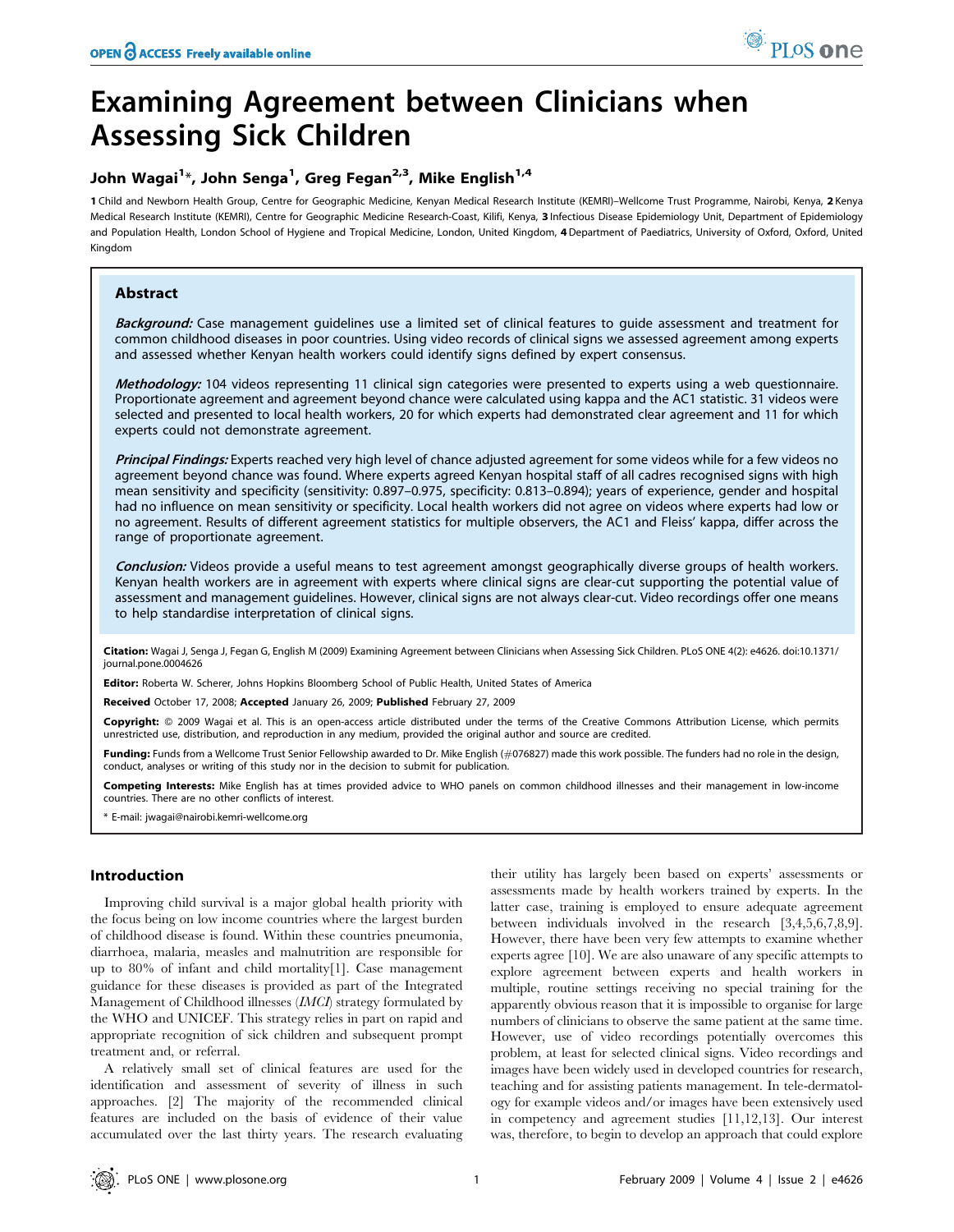Table 1. Demographic characteristics of the international (HE) and local panels (hospitals H1 to H8 and the national hospital, HN).

|                                        | <b>HE</b>   | H <sub>1</sub> | H <sub>2</sub> | H <sub>3</sub> | H 4       | H 5          | H 6       | <b>H7</b>       | H 8         | ΗN        |
|----------------------------------------|-------------|----------------|----------------|----------------|-----------|--------------|-----------|-----------------|-------------|-----------|
| Participants                           | 20          |                | 15             | 17             | 11        | 21           | 12        | 4               | 8           | $55^1$    |
| Female [%]                             | 12 [60%]    | 5 [45%]        | 8 [53%]        | 9 [52%]        | 4 [36%]   | 10 [47%]     | 6 [50%]   | $1$ [25%]       | 4 [50%]     | 30 [54%]  |
| Number of Interns                      |             | $\Omega$       |                | 12             |           | 6            |           | $\Omega$        | 0           | 0         |
| Median years staff<br>l i reathanth un | 14 [7.5-22] | $4$ [1-14]     | $3.5$ [1-10]   | $4[4-4]$       | $4[1-12]$ | $8.5$ [1-28] | $1 [1-6]$ | $10$ $[1 - 20]$ | $10$ [1-25] | $6[4-15]$ |

experience [10<sup>th</sup>–90<sup>th</sup> centile]

<sup>1</sup> Most of these were consultant paediatricians.

doi:10.1371/journal.pone.0004626.t001

agreement between experts and identify clear 'standard' examples of clinical signs based on their consensus. Once developed identification of these standard signs could be tested amongst health workers in non-research settings who are expected to use guidelines which are based on such clinical signs.

#### Methods

#### Videos

Video recordings of key clinical signs lasting 20–45 seconds were made in children attending Kenyan hospitals after obtaining informed, signed consent from their parents or caretakers and in such a way that treatment was not delayed or interrupted. 336 video recordings of children were made from which 104 videos, displaying one of 11 clinical features (see Table 1), were selected based on the investigators opinion of the quality of the recording. We linked to each clip a single question on the presence or absence of a single clinical sign (or where more appropriate the degree of severity). An international panel of experts (described below) reviewed all videos in January 2008 and 20 videos were identified as clear examples of a child with or without a specific clinical feature after applying criteria of strong consensus. An additional 11 high quality videos were selected for which there was no clear consensus on the presence or absence of one of the clinical features. These 31 video clips then comprised a test set for review by local health workers (see table 2). The process of video selection and presentation to the two panels is demonstrated in figure 1.

#### International expert panel

Thirty-two leading paediatric clinical researchers and practitioners were approached by email inviting them to review the 104 video clips. Sixteen (16) experts completed the review task using a password protected web questionnaire (http://www.cnhg-kenya. com). Data from the web based questionnaire was collected into a MySQL database available to the authors. Four (4) experts from regions with low internet band-width had to complete the same questionnaire using a memory stick version that generated a simple spreadsheet that could be emailed back to the investigators to give a final expert panel comprising 20 people (listed in the acknowledgements).

#### Local panels

The test set of 31 videos were embedded into a Microsoft PowerPoint® presentation. Each slide showed one video and asked the same single question about the presence, absence or grade of a clinical feature that the experts had responded to. Health workers from 8 Kenyan government hospitals in relatively rural districts and from the national hospital viewed the presentation in groups and recorded their opinions on preformatted paper questionnaires. Video viewing continued until all participants had made a decision

**Table 2.** Expert agreement observed for specific clinical sign groups within the whole panel of examples ( $n = 104$ ), for signs ( $n = 20$ examples) selected on the basis of very high proportionate agreement (Po) and for signs ( $n = 11$ ) selected where proportionate agreement was low (\*no example with low proportionate agreement available).

| <b>Clinical category</b> | <b>Options available to</b><br>panellists                                 | All videos     |                |                 | High consensus set |                |                |                 | Low consensus set |                |                |      |       |
|--------------------------|---------------------------------------------------------------------------|----------------|----------------|-----------------|--------------------|----------------|----------------|-----------------|-------------------|----------------|----------------|------|-------|
|                          |                                                                           | $N = 104$      | P <sub>O</sub> | AC <sub>1</sub> | Kappa              | $N=20$         | P <sub>O</sub> | AC <sub>1</sub> | Kappa             | $N = 11$       | P <sub>O</sub> | AC1  | Kappa |
| Acidotic breathing       | [Yes] [No]                                                                | 12             | 0.68           | 0.63            | 0.14               |                | 1.00           | 1.00            | 1.00              | 2              | 0.68           | 0.63 | 0.14  |
| Capillary refilling      | $[-2s]$ $[2-3s]$ $[>3s]$                                                  | $\overline{7}$ | 0.73           | 0.70            | 0.18               | 2              | 1.00           | 1.00            | 1.00              | $\overline{2}$ | 0.64           | 0.57 | 0.11  |
| Sunken eyes              | [Yes] [No]                                                                | 12             | 0.79           | 0.77            | 0.25               | 2              | 1.00           | 1.00            | 1.00              | 1              | 0.47           | 0.29 | 0.04  |
| Ability to feed          | [Yes] [No]                                                                | 8              | 0.84           | 0.83            | 0.32               | 2              | 1.00           | 1.00            | 1.00              |                | 0.51           | 0.36 | 0.05  |
| Indrawing                | [Yes] [No]                                                                | 10             | 0.72           | 0.67            | 0.17               | 3              | 0.95           | 0.95            | 0.63              | 1              | 0.52           | 0.37 | 0.06  |
| <b>Head Nodding</b>      | [Yes] [No]                                                                | 9              | 0.77           | 0.74            | 0.22               | $\overline{2}$ | 0.95           | 0.95            | 0.63              | 1              | 0.49           | 0.32 | 0.05  |
| <b>Pallor</b>            | $[0][+][+++]$                                                             | 9              | 0.71           | 0.66            | 0.16               | 2              | 0.94           | 0.95            | 0.63              | 1              | 0.66           | 0.60 | 0.12  |
| Skin pinch               | $\left[ \langle 1s \right]$ $\left[ 1 - 2s \right]$ $\left[ > 2s \right]$ | 14             | 0.67           | 0.63            | 0.14               | $\overline{2}$ | 0.96           | 0.97            | 0.77              | $0*$           |                |      |       |
| <b>AVPU at Alert</b>     | [Yes] [No]                                                                | 7              | 0.72           | 0.68            | 0.17               | 2              | 1.00           | 1.00            | 1.00              |                | 0.52           | 0.37 | 0.06  |
| <b>AVPU at Voice</b>     | [Yes] [No]                                                                | 6              | 0.92           | 0.92            | 0.52               | 1              | 0.95           | 0.95            | 0.63              | 1              | 0.53           | 0.40 | 0.06  |
| AVPU at Pain             | [Yes] [No]                                                                | 10             | 0.84           | 0.83            | 0.32               |                | 1.00           | 1.00            | 1.00              | $0*$           |                |      |       |

doi:10.1371/journal.pone.0004626.t002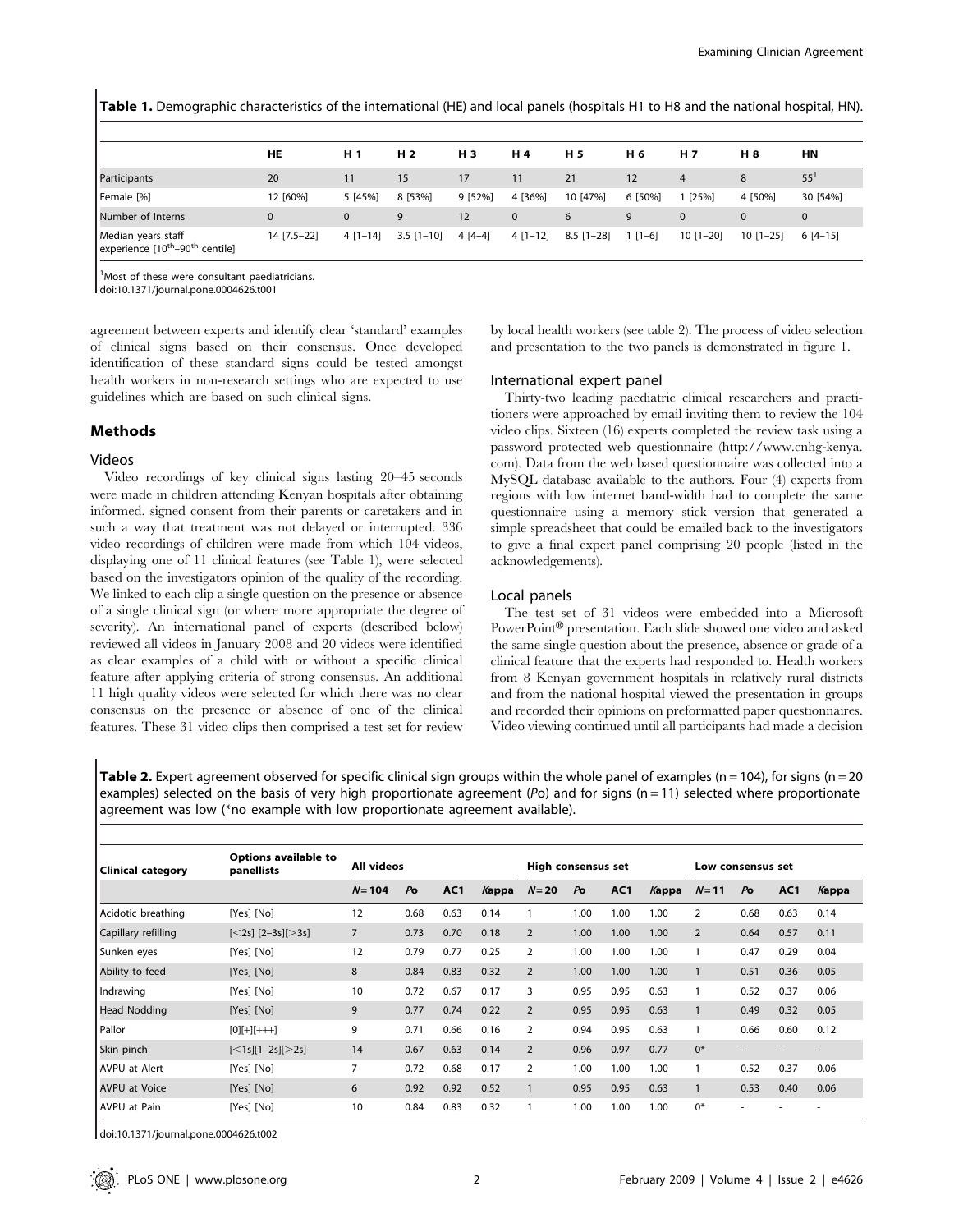

Figure 1. Flow chart representing video selection and presentation to the different panels. doi:10.1371/journal.pone.0004626.g001

and without any conferring amongst participants. Health worker panels in district hospitals comprised hospital staff available at the time of the study team's visit who were responsible for administering routine medical care to children. In the national hospital all university consultants and consultant trainees within the university department of paediatrics were invited to participate. In each hospital only one viewing session was offered, taking from 60 to 80 minutes.

#### Data processing and Analysis

Responses to clinical sign questions were either dichotomous (present/absent) or one of three ordinal grades (absent or normal/ mild-moderate abnormality/severe abnormality). Data were analysed using  $Stata^{\circledR}$  version 9.2 (StataCorp, Texas, USA). For all 104 video clips viewed by experts' proportionate agreement, Fleiss's kappa and the AC1 statistic were calculated (The AC1 statistic is designed to correct the overall agreement probability for chance agreement). [14] No weighting was applied. Both the Fleiss's kappa and AC1 statistic generate a number representing the proportionate agreement adjusted for chance where the value 0 means no agreement beyond chance and the value 1 means perfect agreement. We chose to calculate both these statistics as the more commonly used kappa may be misleading as trait prevalence varies [15,16]. We calculated the AC1 statistic and kappa for individual videos and groups of videos showing the same clinical feature and to examine the difference between AC1 and kappa we plotted the values of both measures for each of the 104 clinical videos reviewed by experts against the underlying proportionate agreement.

To identify the 20 consensus based 'standard' video clips we selected those with very high proportionate agreement amongst experts ( $Po \ge 0.94$ ) on the presence, absence or grade of the sign in question. We also selected 11 video clips of high quality with an absence of consensus (proportionate agreement amongst experts  $P<sub>0</sub> < 0.68$  to form the 31 video test set. For each local health worker the ability to identify clear-cut clinical signs was assessed by calculating their sensitivity and specificity with respect to the 20 gold-standard video clips. In this analysis sensitivity is interpreted as health workers ability to detect a truly positive clinical sign and specificity as their ability to detect a truly negative clinical sign. Mean sensitivities and specificities were derived for groups aggregated by hospital, clinical background or other characteristics and compared in exploratory analyses. There were no clinically meaningful differences in sensitivities or specificities between groups (data not shown). Agreement statistics, kappa and AC1, were calculated for each hospital group for the 11 videos without a clinical consensus.

#### Ethical approval

Taking the videos and the subsequent study were approved by the KEMRI/National Ethical Review Committee.

#### Results

Twelve of the 20 international panellists were female, the median years of clinical experience was  $14(10^{th}-90^{th})$  percentile: 7.5–22 years). A total of 99 health workers from the district hospitals participated including clinical officer interns, registered clinical officers, medical officer interns, medical officers, nurses, and consultant paediatricians. (A clinical officer is a form of substitute doctor with a 3 year diploma in medicine). The national referral hospital panel included 55 paediatric consultants and registrars (consultant trainees). Details of participants' characteristics are presented in table 1.

The AC1 measure of agreement amongst the international experts was generally high for the 104 videos individually ranging from 0.62 to 0.92. For the 20 consensus videos, the AC1 measure of agreement was very high, ranging from 0.95 to 1.00. Agreement as assessed by kappa values was considerably lower than the AC1 in most cases (Table 2) with 29 of the 104 videos associated with poor or fair agreement (kappa $< 0.4$ ) on a commonly used scale [14]. The relationship between AC1, kappa and the proportionate agreement is demonstrated in Figure 2. In common with the experts agreement scores for the videos in the high consensus set was very good within the 9 Kenyan hospital sites or when analysed according to health worker cadre (data not shown).

Within the high consensus set of videos there was an equal number of videos with either presence or absence of a sign. The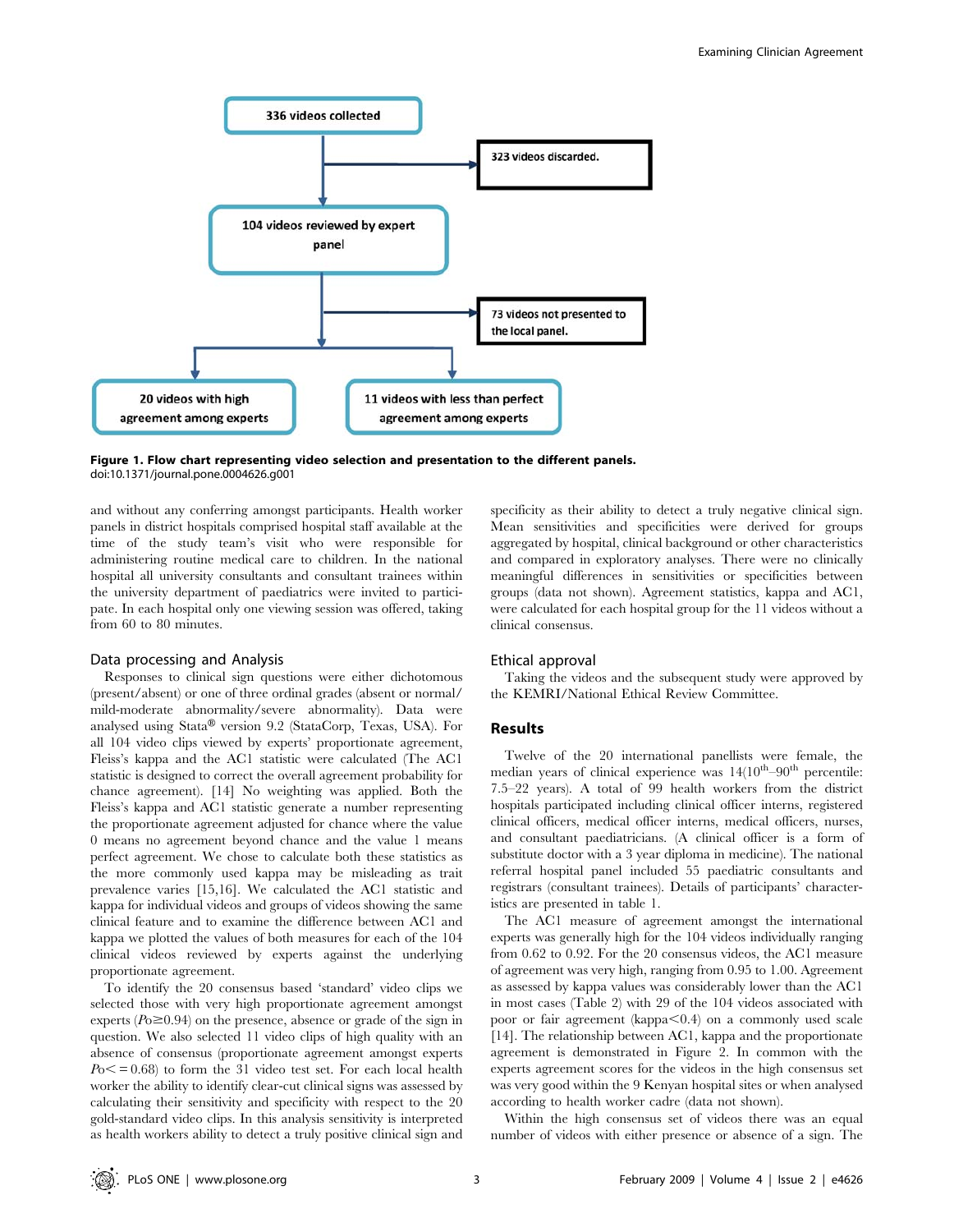

Figure 2. The relationship between AC1 and Kappa statistics to crude agreement unadjusted for chance. The figure demonstrates the relationship between two chance-adjusted measures of agreement the AC1 and kappa statistics and the crude unadjusted agreement represented by the proportionate agreement calculated for responses from a panel of 20 international experts to a single question on a clinical sign for 104 videos. doi:10.1371/journal.pone.0004626.g002

local panels achieved high sensitivity across all health worker cadres in identifying the presence of positive clinical signs with sensitivities ranging between 0.927 and 0.975. The specificity across health worker categories was marginally lower at between 0.813 and 0.886 (Table 3). For the 11 videos with no consensus among experts, the crude proportionate agreement (0.48–0.70), AC1 (0.30–0.64) and kappa values (0–0.02) calculated for the different health worker groups or hospitals were low, indicative of absence of agreement in common with the experts.

### Discussion

This study tested a novel method of conducting research on agreement when interpreting clinical signs between expert

Table 3. Mean sensitivity and specificity of clinicians grouped by their cadre from routine hospital settings in Kenya for identification of the presence or absence of the clinical signs presented within the set of 20 high consensus videos.

| Profession       | Group<br>size | sensitivity | specificity | Po    | AC1   | kappa |
|------------------|---------------|-------------|-------------|-------|-------|-------|
| CO Intern        | 30            | 0.943       | 0.826       | 0.790 | 0.743 | 0.404 |
| Consultant       | 15            | 0.953       | 0.874       | 0.821 | 0.777 | 0.558 |
| <b>MO</b>        | 10            | 0.940       | 0.894       | 0.823 | 0.782 | 0.412 |
| <b>MO</b> Intern | 10            | 0.927       | 0.884       | 0.801 | 0.758 | 0.521 |
| <b>RCO</b>       | 39            | 0.946       | 0.813       | 0.774 | 0.718 | 0.332 |
| Registrar        | 42            | 0.975       | 0.886       | 0.821 | 0.777 | 0.558 |
| <b>Nurse</b>     | 7             | 0.897       | 0.823       | 0.780 | 0.725 | 0.586 |

doi:10.1371/journal.pone.0004626.t003

clinicians who were widely dispersed geographically. The successful use of the internet to host these videos and use of a version contained on a memory stick where internet access is still poor suggests that this approach can be further developed to include clinicians even from remote areas with access to a computer. Such methodologies have obvious extensions to teaching new skills to students and health workers. We then extended the approach, using a group presentation, to explore the ability of health workers in routine practice to identify consensus defined clinical signs.

It is possible that a different set of experts would have classified the signs presented on videos differently. However, we included experts from a wide variety of settings internationally. It is also possible that agreement within local hospital panels was high because we used an open presentation despite our attempts to limit contamination between observers. Despite these potential limitations we believe the study demonstrated that very clear consensus can be reached over the presence (or absence/grade) of specific clinical signs amongst experts. Furthermore it also demonstrated that where experts have a clear view on a clinical sign then health workers of a wide variety of cadres and with widely different levels of clinical experience in routine practice, at least in Kenya, are also able to identify the clinical sign. This provides some reassurance that teaching or guidelines based on these clinical signs have the potential to be understood and implemented widely. However, the study also demonstrated that for many clinical videos experts showed only moderate or even poor agreement. Where experts found it hard to agree health workers in routine settings also found it hard to agree. This finding has several implications.

Firstly, clinical signs may be depicted better as a spectrum from obviously present to obviously not present with the position on the spectrum for any one child or video being best represented by the proportionate agreement amongst multiple, expert observers. The